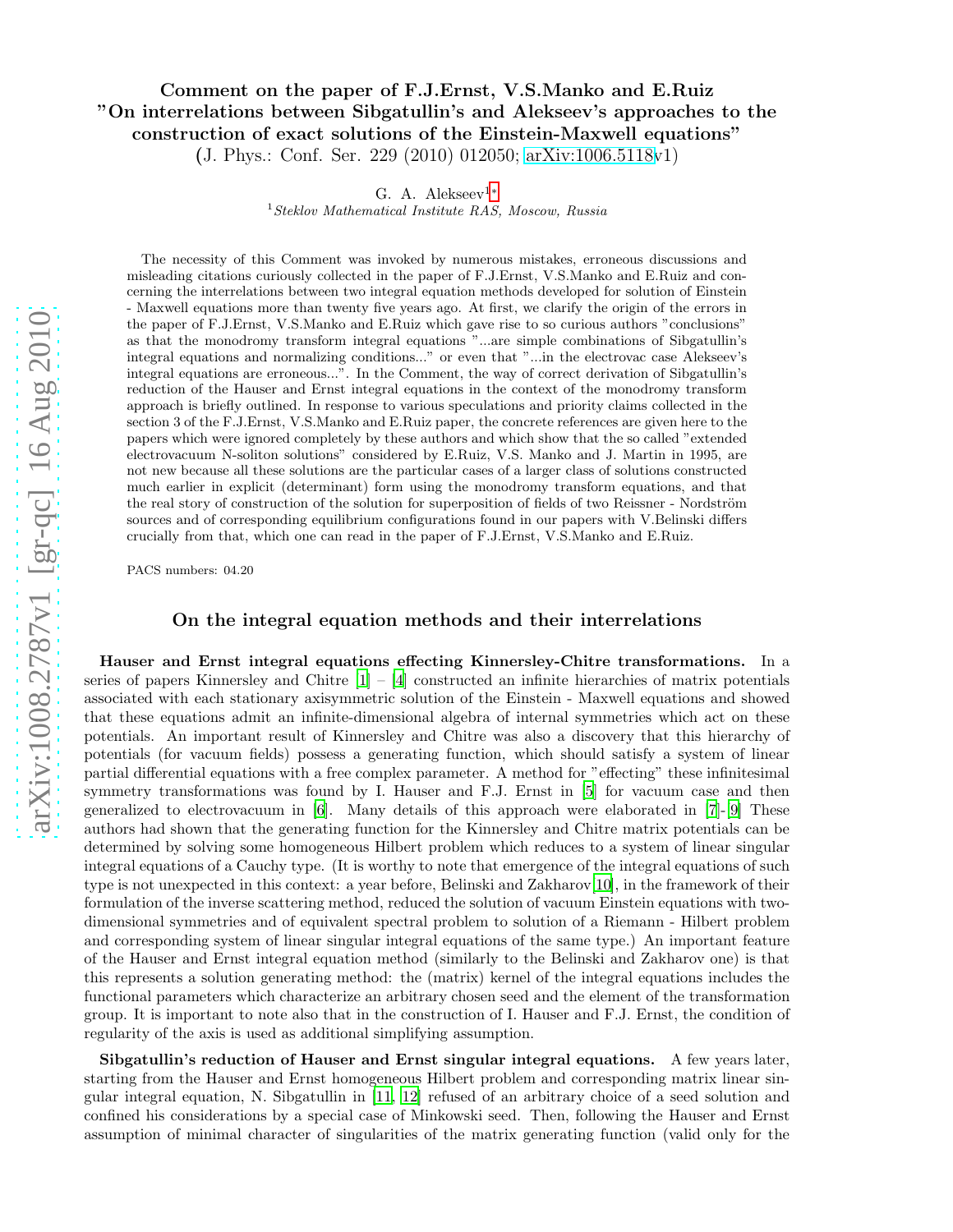fields with regular axis of symmetry) and using some known technical details (see, e.g. [\[9\]](#page-9-6)), N. Sibgatullin transformed in a standard way the integrals over the contour surrounding two singular points of generating function to the integrals over the straight cut joining these singularities. This transformation reduced the Hauser and Ernst integral equations to a decoupled system of three scalar equations (with the same scalar kernel) for three independent functions which describe the discontinuities ("jumps") on the cut of the components of the generating function for the Kinnersley and Chitre potentials. To construct the Ernst potentials, it is sufficient to solve only one of these three equations, and in the papers of V.S. Manko with coauthors, the simplest of these equations began to be referred to as the Sibgatullin's equation.

Monodromy transform approach. The monodromy transform approach suggested by the present author in [\[13](#page-9-10)] was developed almost at the same time as the Sibgatullin's reduction of the Hauser and Ernst integral equations. This is the most general approach to solution of Einstein - Maxwell equations for spacetimes with two commuting isometries. It is valid for construction not only of stationary axisymmetric fields, but also of various time-dependent fields with two commuting spatial symmetries such as colliding plane, cylindrical and some other types of waves or partially inhomogeneous cosmological models. Even in the stationary axisymmetric case, for which the Hauser and Ernst integral equation method and its Sibgatullin's reduction were constructed only, in the monodromy transform approach, in contrast with these methods, the conditions like the regularity of the axis of symmetry as well as mathematically similar conditions of an absence of initial or focusing singularities for time-dependent fields are not imposed and therefore, many other types of solutions such as e.g., Levi-Civita and van Stockum solutions for stationary fields as well as Kazner solution and many partially inhomogeneous cosmological models or solutions for colliding plane waves were included in a general scheme.

The basic system of linear singular integral equations, solving the inverse problem of the monodromy transform, allowed to construct infinite hierarchies of electrovacuum solutions with arbitrary rational axis data (including asymptotically flat and asymptotically non-flat solutions) as well as solutions of nonsoliton types. Besides that, the basic for this approach concept of coordinate-independent monodromy data which characterize any solution, was introduced in such a way that these data can be determined not necessarily in terms of the data on the symmetry axis, but also on any space-time boundary (including the null ones) where the boundary data for the solution can be given. This had opened the way for solution of various boundary, initial and characteristic initial value problems for these types of fields, because the solution of the mentioned above system of singular integral equations with the monodromy data determined from given boundary data, allow to find (in principle, at least) the solution of this initial or boundary value problem.

The key points of the monodromy transform approach, such as definition of the space of normalized local solutions for the symmetry reduced Einstein - Maxwell equations, normalization conditions for the solution of the spectral problem, definition of the monodromy data functions for any local solution, derivation of the linear singular integral equations solving the inverse problem of the monodromy transform, the existence and uniqueness of solutions of these integral equations for any given set of monodromy data and others were explained in detail later – see, for example,  $[14] - [22]$  $[14] - [22]$ . Various applications of this approach were considered in the papers [\[23](#page-9-13)] – [\[31](#page-10-0)].

Hauser – Ernst – Sibgatullin equations in the context of the monodromy transform. As it was already mentioned above, the basic system of linear singular integral equations solving the inverse problem of the monodromy transform describes the entire space of local solutions of the symmetry reduced Einstein - Maxwell equations (the hyperbolic reductions as well as the elliptic ones). For the stationary axisymmetric fields, the space of solutions of these integral equations includes, besides the fields with regular axis of symmetry, all types of singular solutions which constitute a "half" of static solutions from the Weyl class and their stationary analogues. Therefore, to consider in this context the Sibgatullin's reduction of the Hauser and Ernst integral equations, we have to restrict the general monodromy transform equations by the class of stationary axisymmetric fields with a regular axis of symmetry. This restriction reduces in half the number of arbitrary functions in generic monodromy data and implies these data to be of a special structure (analytically matched monodromy data) which admit explicit expression in terms of the axis data for the Ernst potentials. However, even after these obvious simplifications, the monodromy transform integral equations and the Hauser – Ernst – Sibgatullin integral equations can not become identical, but these remain to have some important structural differences. In particular, these equations have different kernels and different structures of the cuts on the complex planes where the integrals of the Cauchy type are defined. The expressions for the Ernst potentials in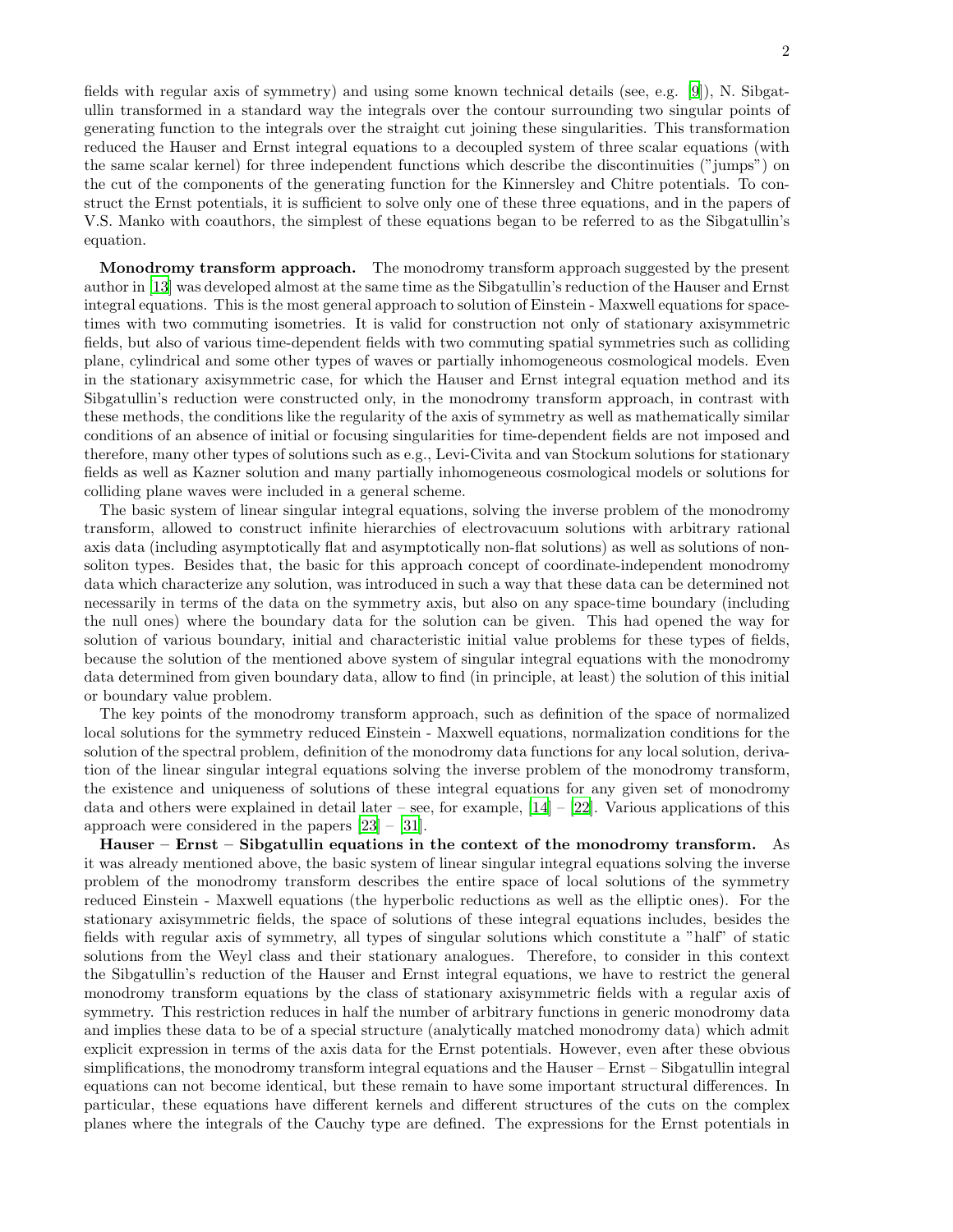terms of solutions of these integral equations are also different.

To clarify the question a bit more, we note that the Sibgatullin's reduction of the Hauser and Ernst integral equations arise not from the reduced monodromy transform integral equations but from the equations "dual" (in some sense) to the former ones [\[21\]](#page-9-14). However, one should be careful in transforming in these dual equations a compound cut into a straight line joining a pair of singularities like in the Hauser - Ernst - Sibgatullin equations. Namely, if we merge the initial points of two parts of the cut, the integrand in the dual equations gets a pole and therefore, instead of integral equations on two curves we obtain an integral equation on a straight line (like in the Hauser - Ernst - Sibgatullin integral equations) and the condition of vanishing of the residue at the pole mentioned above. Just these integral equations on the straight line cut and condition of vanishing residue coincide with the Hauser - Ernst - Sibgatullin integral equations and the normalization conditions for their solutions respectively.

We are not going to present here a detail expressions for such derivation of the Hauser - Ernst - Sibgatullin integral equation and normalization condition on its solutions from the monodromy transform integral equations reduced to this class of fields (hopefully, it will be a subject of some separate publication), but instead, we mention here only that this derivation was analyzed in detail (among many other aspects of the monodromy transform approach) by the present author, but unfortunately, this still remained to be unpublished yet. However, an interested reader can find the key points of this derivation in the presentation of my talk entitled "Integrable reductions of Einstein's field equations: monodromy transform and the linear integral equation methods" which was given in the Isaac Newton Institute for Mathematical Sciences in the framework of the Programme "Global Problems in Mathematical Relativity", November 21, 2005 (page 22). The abstract and the presentation are still available on the website of this Institute at the addresses

- < <http://www.newton.ac.uk/programmes/GMR/alekseev.html> >,
- $\langle \text{http://www.newton.ac.uk/webseminars/pg+ws/2005/gmr/1121/alekseev/}\rangle.$  $\langle \text{http://www.newton.ac.uk/webseminars/pg+ws/2005/gmr/1121/alekseev/}\rangle.$  $\langle \text{http://www.newton.ac.uk/webseminars/pg+ws/2005/gmr/1121/alekseev/}\rangle.$

N-soliton solutions and the solutions with rational axis data The N-soliton solutions for vacuum Einstein equations had been discovered by Belinski and Zakharov [\[10](#page-9-7), [32\]](#page-10-1) in the framework of their formulation of the inverse scattering method. An explicit and very compact determinant form of these solitons was constructed in [\[33\]](#page-10-2). The N-soliton solutions of Einstein - Maxwell equations had been found in a different way [\[34,](#page-10-3) [35](#page-10-4)] using, however, the basic ideas of the inverse scattering approach. An important feature of both of these soliton generating techniques is that these admit a construction of any number of solitons on arbitrary chosen (respectively vacuum or electrovacuum) background with two commuting isometries. However, the construction of Belinski and Zakharov leads to vacuum solitons with complex as well as real poles on the spectral plane, whereas the electrovacuum soliton generating technique [\[34,](#page-10-3) [35](#page-10-4)] admits a construction of solitons only with complex poles, while the limiting procedure, which brings a given pole to the real axis, leads in this technique to degenerate solutions with decreased number of free parameters.

A modification of electrovacuum soliton generating technique which would allow to construct electrovacuum solitons with real poles on arbitrary background has not been found. However, for electrovacuum solitons on the Minkowski background, the construction of their counterparts for which some of the poles (or all of them) are real, reduces to a purely technical problem. These solutions can be found among the solutions with rational axis data which can be calculated directly using some of the integral equation methods.

The whole class of solutions characterized by arbitrary chosen rational axis data for the Ernst potentials (or, equivalently, by arbitrary chosen rational analytically matched monodromy data) had been found in an explicit and compact (determinant) form in [\[24](#page-9-15)] using the monodromy transform integral equations (see also the Appendix in [\[25](#page-9-16)] for more details). This class of solutions is not so large as the class of solitons in the sense, that we have no here a freedom in the choice of any background for solitons. For soliton solutions in this class, the background is restricted eventually by a Minkowski space-time only. On the other hand, the class of solutions [\[24\]](#page-9-15) extends the class of solitons on the Minkowski background first of all because it includes, besides the asymptotically flat solutions, the none-asymptotically flat part for which the axis data functions may include, besides poles, also the polynomial parts. The asymptotically flat part of solutions [\[24](#page-9-15)] consists of solitons on the Minkowski background (complex poles on the spectral plane) and their counterparts which have also the real poles. Thus, we can say that at least for the Minkowski background, the problem of constructing the solitons with real poles was already solved in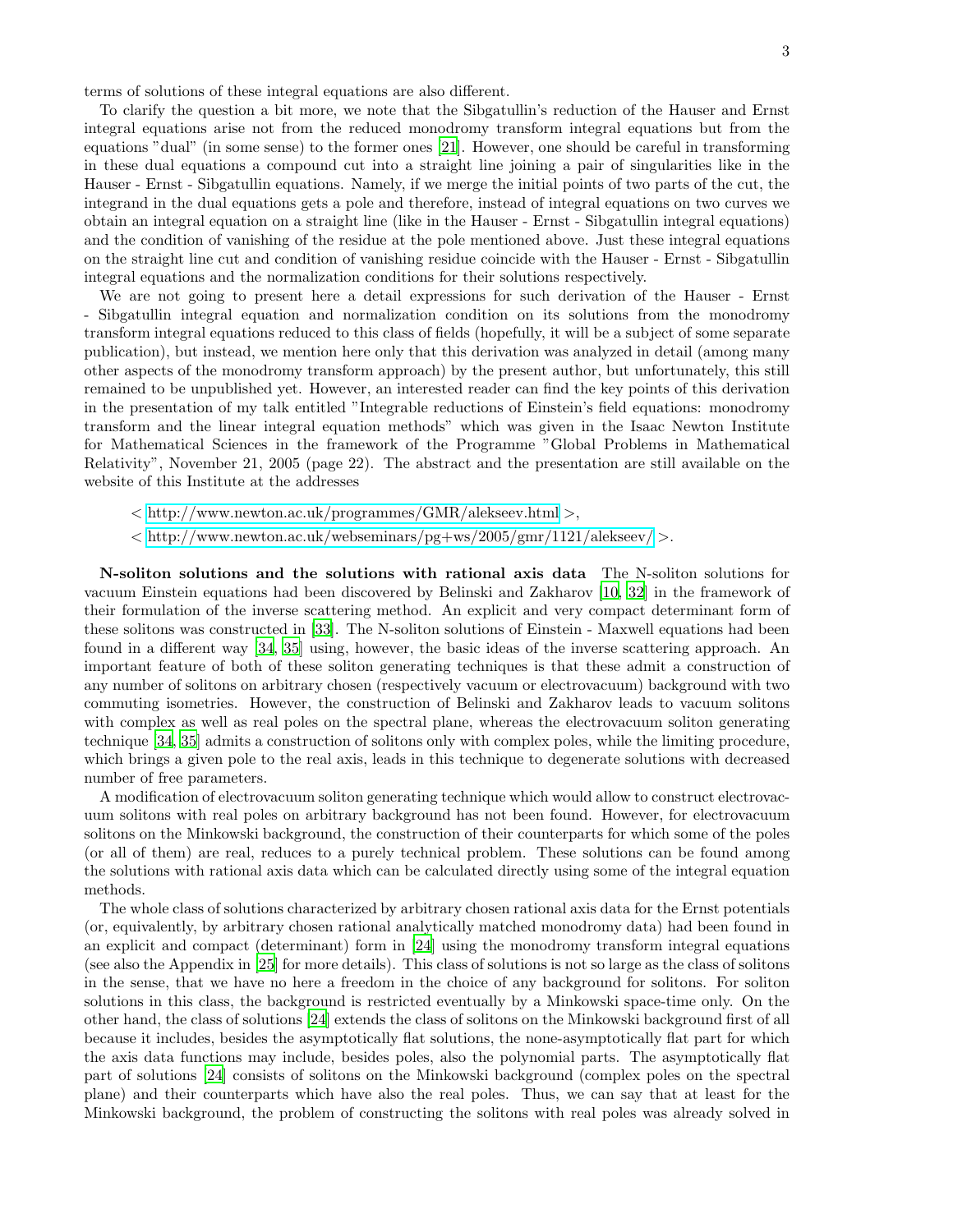[\[24\]](#page-9-15). However, this is not the end of a story, and in what follows, we argue by concrete examples that

On the Minkowski background, the soliton solutions with complex poles are joined with their counterparts (for which some poles or all of them are real) in some analytic families. For appropriate choice of parameters, different counterparts are described by the same expressions in which, however, the parameters take their values in different ranges.

We give here two examples which illustrate this situation and which occur to be very instructive concerning how to find the corresponding set of parameters for solitons.

The first example obviously is the Kerr - Newman family of solutions which includes the underextreme, the extreme and overextreme parts corresponding respectively to the fields of a black hole, extreme black hole and a naked singularity. For us it is important that this family, expressed in terms of the Boyer -Lindquist polar coordinates and physical parameters of the source (such as its mass, angular momentum, NUT-parameter, electric and magnetic charges), possess the same form for all its parts and for all values of the parameters, though for different parts of the family these parameters take their values in different ranges. On the other hand, as it is easy to show using the mentioned above soliton generating technique, the overextreme part of the Kerr - Newman family is one-soliton solution on the Minkowski background which possess a complex pole, while its underextreme part possess one real pole on the spectral plane.

Another example concerns the two-soliton solution on the Minkowski background constructed in [\[23\]](#page-9-13) (see also [\[15\]](#page-9-17) for more details), using the soliton generating technique [\[34,](#page-10-3) [35\]](#page-10-4). This 12-parametric solution describes the field of two interacting overextreme Kerr-Newman sources and possess two complex poles on the spectral plane. (More specifically, these are the poles on the spectral plane of the fundamental solution of associated spectral problem.) Again, in this case, we can use the general form of the solutions [\[24\]](#page-9-15) to find a parameterization in which all counterparts of this two-soliton solution corresponding to a pair black hole – naked singularity and to a pair of black holes will be described by the same analytical expressions with the only difference in the ranges of the values of this special kind of parameters.

This coalescence of different parts of two-soliton solution in a one analytical family arise even more manifestly for a static subfamily of the two-soliton case which describe the nonlinear superposition of fields of two Reissner - Nordström sources. At first, in our papers with V.Belinski  $[29, 30]$  $[29, 30]$  $[29, 30]$ , we presented the 4-parametric solution which describes all equilibrium configurations of such sources. In a later paper [\[31\]](#page-10-0), we described in details the intermediate steps of our construction of this solution including a complete 5-parametric static solution for the field of two interacting Reissner - Nordström sources from which these equilibrium configurations had been derived. All these solutions had been derived explicitly in a surprisingly compact form.

Actually, the 4-parametric solution for equilibrium configurations of two Reissner - Nordström sources [\[30\]](#page-10-6) was very instructive because this allowed us to observe a remarkable fact that this solution simplify drastically if we express it in terms of the physical parameters of the sources (such as the masses calculated from Komar integrals, the charges calculated from the Gauss theorem and the distance separating the sources). The same simplification was found immediately for the 5-parametric family of solutions [\[31\]](#page-10-0) which represents a general static subfamily of the stationary axisymmetric two-soliton solution on the Minkowski background [\[23\]](#page-9-13). And besides that, it was found that in terms of these physical and geometrical parameters, this 5-parametric soliton solution represents an analytical family which join all counterparts corresponding to different types of the sources – the black holes and/or naked singularities.

Thus, these examples give us the most reason to be sure that just the choice of physical and geometrical parameters of the sources as the independent parameters of various stationary axisymmetric electrovacuum soliton solutions on the Minkowski background leads to such form of these solutions which is the same for complex and real poles. This shows also that various attempts to construct some "extended soliton solutions" actually lead to the same families of soliton solutions, provided the former are expressed in terms of an appropriate set of physically and geometrically defined free parameters.

This concludes our outlines of the integral equation methods and their interrelations as well as of interrelations between the classes of soliton solutions and the solutions with arbitrary axis data and now we are ready to give less formal comments of some strange aspects of the paper of F.J.Ernst, V.S.Manko and E.Ruiz and discuss numerous erroneous points which can be found on every page of this paper.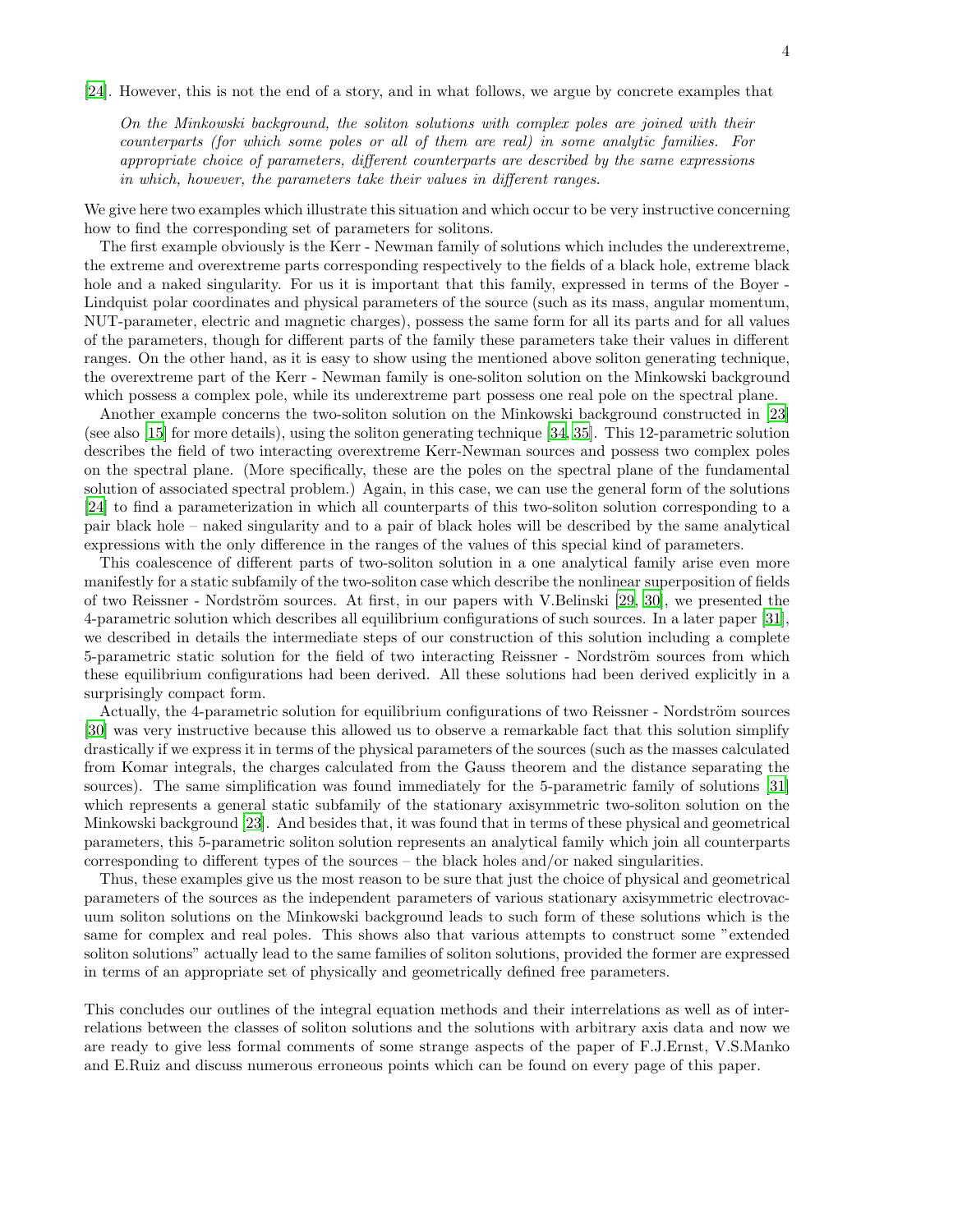## What is strange in the paper of F.J.Ernst, V.S.Manko and E.Ruiz

N. Sibgatullin against <F.J.Ernst, V.S.Manko and E.Ruiz> ? First of all, it seems appropriate to mention that since the middle of 80th the Sibgatullin's reduction of the Hauser and Ernst integral equation method as well as the monodromy transform approach were presented and discussed by the authors on different local seminars and workshops as well as at large conferences, and during the period until 2004, when, very unfortunately, Nail Sibgatullin passed away, he had never mentioned that he had found any defects in the construction of the monodromy transform approach.

<F.J.Ernst, V.S.Manko and E.Ruiz> against themselves? It seems curious that in Abstract of the paper of F.J.Ernst, V.S.Manko and E.Ruiz, one finds that

The integral equations involved in Alekseev's "monodromy transform" technique are shown to be simple combinations of Sibgatullin's integral equations and normalizing conditions.

On the other hand, in the next two phrases of the same Abstract one reads:

 $\lceil$ 

 $\lceil$ 

An additional complex conjugation introduced by Alekseev in the integrands makes his scheme mathematically inconsistent; besides, in the electrovac case all Alekseev's principal value integrals An additional complex conjugation introduced by Alekseev in the integrands makes his scheme<br>mathematically inconsistent; besides, in the electrovac case all Alekseev's principal value integrals<br>contain an intrinsic error

It is not clear, how these equations can "contain an intrinsic error", if these are "simple combinations of Sibgatullin's integral equations and normalizing conditions"?

### <I.Hauser and F.J.Ernst> against <F.J.Ernst, V.S.Manko and E.Ruiz> ?

It appears highly doubtful that Prof. Fred Ernst was actually acquainted with the material of the paper of F.J.Ernst, V.S.Manko and E.Ruiz. In 1997 our visits to the Loughborough university (UK) overlapped and we had long and friendly discussions concerning, in particular, different aspects of the Hauser and Ernst integral equation method, soliton techniques and the monodromy transform approach (with which Fred was already acquainted in details). A few years later, I. Hauser and F.J. Ernst published two very long papers [\[36](#page-10-7), [37\]](#page-10-8) where they formulated their new (generalized) homogeneous Hilbert Problem (HHP) and proved a generalized Geroch conjecture for the classes of fields described by elliptic as well as hyperbolic Ernst equations. In these papers, the authors analysed carefully the singular integral equations solving the inverse problem of the monodromy transform which were derived in [\[13\]](#page-9-10) and generalized these integral equations to the class of fields with none-smooth behaviour of solutions. Then they used these generalized integral equations in their proofs. To illustrate the absence of any criticism in these papers, we mentioned some titles and subtitles of the sections 2 and 3 of the I. Hauser and F.J. Ernst paper [\[37](#page-10-8)]:

2. An Alekseev-type singular integral equation that is equivalent to the HHP CORRESPONDING TO  $(\mathbf{v}, \mathcal{F}^M)$  when  $\mathbf{v} \in \mathbf{K}^{1+}$ 

- 2B. Derivation of an Alekseev-type Singular Integral Equation
- 2D. EQUIVALENCE OF THE HHP TO AN ALEKSEEV-TYPE EQUATION WHEN  $\mathbf{v} \in \mathbf{K}^{1+}$ .
- 3. A Fredholm integral equation of the second kind that is equivalent TO THE ALEKSEEV-TYPE SINGULAR INTEGRAL EQUATION WHEN  $\mathbf{v} \in \mathbf{K}^{2+}$ .

3A. Derivation of Fredholm Equation from Alekseev-type Equation

This contradicts obviously to the F.J.Ernst, V.S.Manko and E.Ruiz paper where in the Abstract and in its body one reads: "An additional complex conjugation introduced by Alekseev in the integrands makes his scheme mathematically inconsistent." The only reasonable explanation of this is that Fred Ernst had not read the paper of F.J.Ernst, V.S.Manko and E.Ruiz, while V.S.Manko and E.Ruiz even had not heard about the papers of I.Hauser and F.J.Ernst mentioned just above.

### The origin of the errors in F.J.Ernst, V.S.Manko and E.Ruiz paper

In the Introduction of F.J.Ernst, V.S.Manko and E.Ruiz paper, one reads:

In our short communication we will show that the above equations  $(3)-(5)$  are simple combinations of Sibgatullin's equations  $(1)$  and  $(2)$ .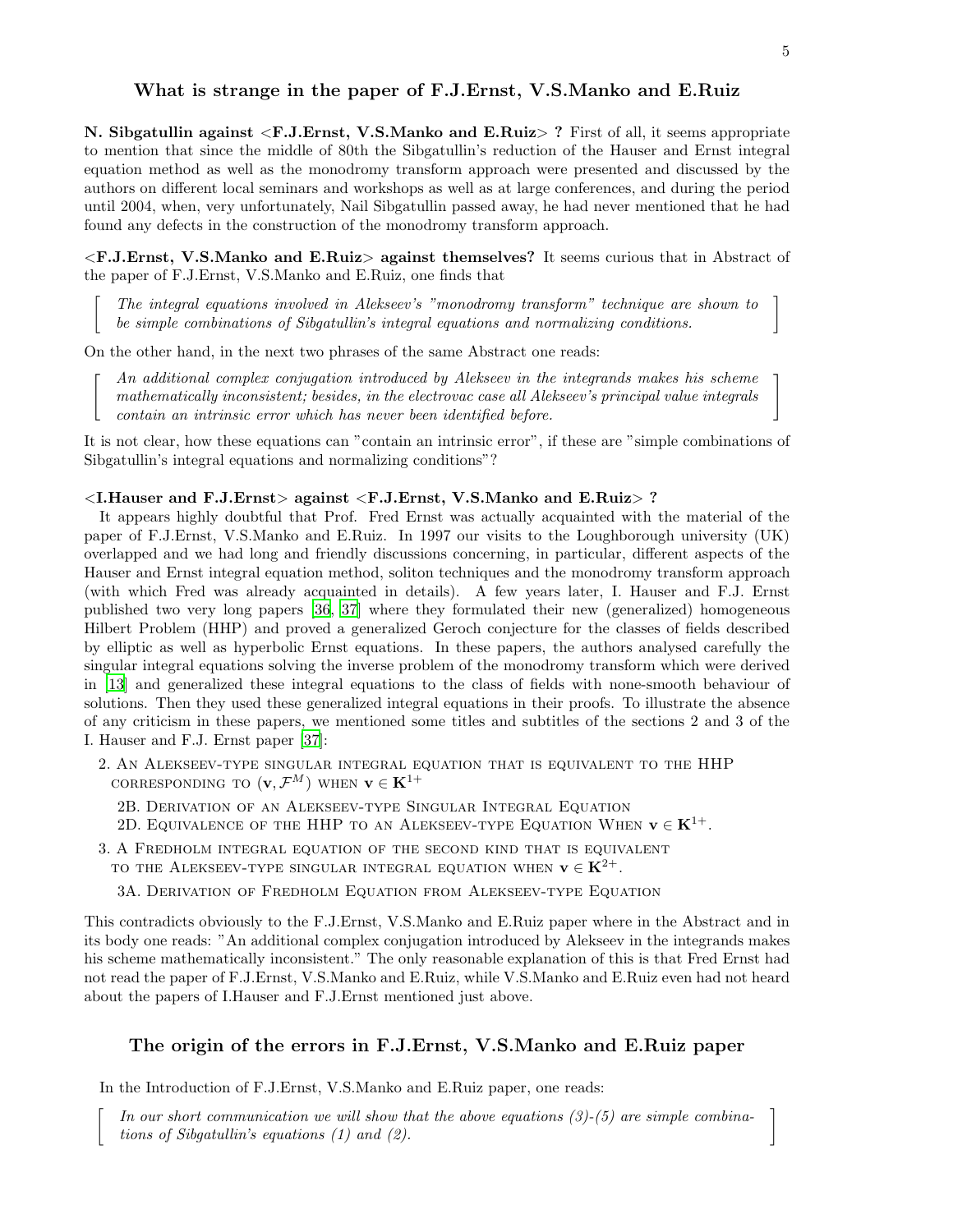Just this attempt to identify the reduced monodromy transform equations (3)-(5) and Hauser - Ernst - Sibgatullin equations (1)-(2) gave rise in the section 2 "Derivation of Alekseev's equations" to many contradictions which urged the authors to make then such erroneous conclusions as

...in the electrovac case Alekseev's integral equations  $(3)$  and  $(4)$  are erroneous...  $\dots$  his scheme turns out mathematically inconsistent...

 $\lceil$  $\overline{1}$ 

...the kernel  $\mathcal{K}(\tau,\zeta)$  of all three Alekseev's equations (3) contains an intrinsic error...

It is not necessary to draw the reader's attention once more to an obvious contradiction of these conclusions to the authors promise (given in the Introduction) to show that the equations  $(3)-(5)$  are simple combinations of Sibgatullin's equations (1) and (2) and to the title of this subsection 2, where one could expect to find a "derivation of Alekseev's equations". In what follows, we explain the origin of all these erroneous statements of F.J.Ernst, V.S.Manko and E.Ruiz paper which arose appearingly from too superficial mathematical analysis of the subject.

In the first section of the present Comment we have outlined, in particular, some key points for correct derivation of the Hauser - Ernst - Sibgatullin integral equations and normalization conditions from the reduced monodromy transform equations. Here we give more details, pointing out by the way the errors in the section 2 of the paper of F.J.Ernst, V.S.Manko and E.Ruiz.

To begin with, we emphasize that the reduced monodromy transform equations (3) - (5) differ essentially from the Hauser - Ernst - Sibgatullin equations (1) - (2). In particular, the monodromy transform equations have a compound cut consisting of two disconnected parts against one straight line cut in the Hauser - Ernst - Sibgatullin equations (this fact was ignored mistakenly in the first paragraph of the section 2) and these equations do not need any supplementary normalization conditions for their solutions. Thus, these equations should not be identified with or represented as a combination of the Hauser - Ernst - Sibgatullin equations, though they describe the same space of stationary axisymmetric electrovacuum solutions with a regular axis of symmetry.

In the context of the monodromy transform approach, the Hauser - Ernst - Sibgatullin equations and normalization conditions can be obtained not from the equations  $(3)$  -  $(5)$ , but from the equations which are dual (in some sense) to these equations. This means that the column of unknown functions  $\mu_a(\rho, z, \sigma)$ in the Hauser - Ernst - Sibgatullin equations should not be identified with the row of unknown functions  $\varphi^a(\xi, \eta, w)$  in the monodromy transform equations:

$$
\mu_a(\rho, z, \sigma) \neq \varphi^a(\xi, \eta, w = z + i\rho \sigma)
$$

where  $a = 1, 2, 3$ ;  $(\rho, z)$  are canonical Weyl coordinates,  $\xi = z + i\rho$ ,  $\eta = z - i\rho$ , the parameter  $\sigma$  runs along the straight line cut joining  $w = \xi$  and  $w = \eta$  on the complex plane, w is a spectral parameter. Three independent functions  $\varphi^a(\xi, \eta, w)$  describe the discontinuities on the cut L of the components of the matrix  $\Psi^{-1}(\xi, \eta, w)$  where  $\Psi(\xi, \eta, w)$  is the matrix of the fundamental solution of the spectral problem associated with the symmetry reduced Einstein - Maxwell equations. Instead, the functions  $\mu_a(\rho, z, \sigma)$ have as the prototype the functions  $\psi_a(\xi, \eta, w)$  which describe the discontinuities on the cut L of the components of the matrix  $\Psi(\xi, \eta, w)$  itself:

$$
\mu_a(\rho, z, \sigma) = \psi_a(\xi, \eta, w = z + i\rho \sigma)
$$

In the monodromy transform approach, the integral equations for  $\psi_a(\xi, \eta, w)$  can be considered as an alternative to the basic system of integral equations for  $\varphi^a(\xi, \eta, w)$ , but the choice in favor of the equations for  $\varphi^a(\xi, \eta, w)$  was made because of some technical reasons. The equations for  $\psi_a(\xi, \eta, w)$  can be derived using the same way as the equations for  $\varphi^a(\xi, \eta, w)$  and these are defined on the same compound cut L as the equations for  $\varphi^a(\xi, \eta, w)$  (see [\[21\]](#page-9-14) for details).

To obtain from these equations for  $\psi_a(\xi, \eta, w)$  the Hauser - Ernst - Sibgatullin equations, we have to transform the Cauchy type integrals over a compound cut L into the integrals over a straight line joining  $w = \xi$  and  $w = \eta$ . In these transformation, it is important to take into account that after a merging of two of the four endpoints of the compound cut L the integrand in each of the equations for  $\psi_a(\xi, \eta, w)$ gets a pole outside the straight line cut joining  $w = \xi$  and  $w = \eta$  and each of the integral equations for  $\psi_a(\xi, \eta, w)$  decouples into two independent equations: the integral equation on this straight line and the condition of vanishing of a residue at the pole. Just these two parts of the transformed equations for  $\psi_a(\xi, \eta, w)$  occur to coincide identically with the Hauser - Ernst - Sibgatullin equations and normalization conditions for solutions respectively. All this give us, in contrast with what one can read in the section 2 of the F.J.Ernst, V.S.Manko and E.Ruiz paper, an outline of a correct derivation of the Hauser - Ernst - Sibgatullin equations and normalization conditions in the context of the monodromy transform approach.

1  $\overline{1}$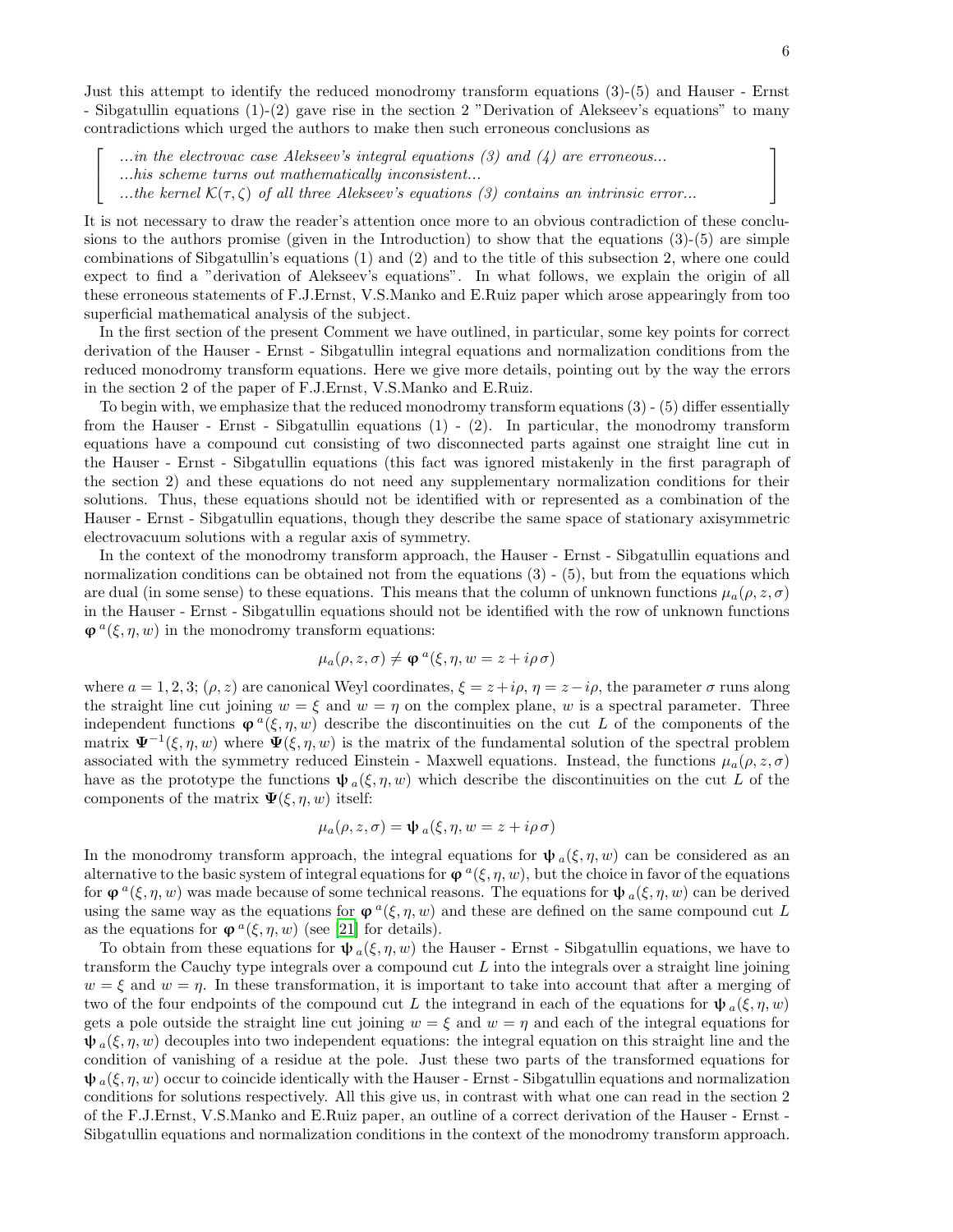# Are the "extended solitons" of E.Ruiz, V.S.Manko and J.Martin actually new and really extended?

At the very beginning of section 3 of F.J.Ernst, V.S.Manko and E.Ruiz paper, one reads:

ſ

In 1995 the extended N-soliton electrovac solution was constructed ... in a concise In 1995 the extended N-soliton electrovac solution was constructed ... in a concise analytical form  $[7'$ ,...

Here [7'] denotes the paper of E.Ruiz, V.S.Manko and J.Martin, *Extended N-soliton solution of the* Einstein - Maxwell equations, Phys. Rev. D 51 4192 (1995).

It is curious that in [7'], V.S.Manko expressed his acknowledgements to the present author "for many interesting and helpful discussions on the subject", but just in these discussions, in summer 1994, V.S.Manko was informed, in particular, about my very short but all-sufficient paper [\[24](#page-9-15)]. In this paper (and later, with more details, in the Appendix of the paper [\[25](#page-9-16)]), all stationary axisymmetric electrovacuum solutions corresponding to arbitrary analytically matched rational monodromy data (and therefore, – to arbitrary rational axis data for the Ernst potentials) were presented in an explicit (determinant) form. The asymptotically flat part of solutions [\[24\]](#page-9-15) includes as the particular cases all solutions, which were presented later in [7'] as the new ones and called there as "extended solitons". However, in [7'] and in all subsequent publications, V.S.Manko and his coauthors have ignored completely that the "extended solitons" of [7'] as well as all solutions with rational axis data published since the early 90th by N. Sibgatullin, V.S. Manko et al are not new, and that these solutions are the particular cases of the asymptotically flat part of the solutions [\[24](#page-9-15)].

Moreover, sometimes, V.S.Manko and E.Ruiz omit in the expression "extended solitons" the word "extended". The result of this one can read, e.g., in section 3 of the paper of F.J.Ernst, V.S.Manko and E.Ruiz, in the story made up by these authors:

 $\lceil$ Since the N-soliton electrovac solution  $\ldots$  is known, the substitution of (14) into the formulae of the paper  $\lceil 7' \rceil$  immediately supplies Alekseev with the explicit form of the multisoliton solution ...

— There is no need to say that I have never substituted anything into the formulae of the paper [7 ′ ]. As it was already explained in the first section of the present Comment, a convenient explicit form of a class of solutions which includes all solutions of [7'] can be found in the earlier paper [\[24\]](#page-9-15). In concern with the beginning of the phrase above, "Since the N-soliton electrovac solution ... is known..." which creates obviously misleading impression that all electrovacuum solitons were found in [7 ′ ], we address the reader to the first section of the present Comment where much earlier story of a discovery of vacuum and electrovacuum solitons is described in detail.

Besides that, a discussion of electrovacuum solitons on Minkowski background and the solutions [\[24\]](#page-9-15) for arbitrary rational axis data given in the first section of the present Comment, shows that

(a) in view of the references [\[24](#page-9-15), [34,](#page-10-3) [35\]](#page-10-4), the "extended N-soliton solitons" of E.Ruiz, V.S.Manko and J.Martin are not new, and

(b) these are not actually "extended" solitons, because for an appropriate choice of the soliton parameters, the expressions for the "extended solitons" are exactly the same as for the already known solitons on the Minkowski background, considered in a wider ranges of their parameters.

In another words, the above discussion allows us to conclude that for a special choice of parameters mentioned above the "extended solitons" simply coincide with the already known soliton solutions, provided the former are considered in a wider range of this special set of their parameters.

### What else is wrong in F.J.Ernst, V.S.Manko and E.Ruiz paper

Reading of the last section 3 also brings to the readers a lot of other misleading information which obviously needs some comments and corrections, though this section is not closely related to the main subject mentioned in the title.

The points concerning N-soliton solutions have been discussed already in the previous section of this Comment. Going further along the section 3 of the paper of F.J.Ernst, V.S.Manko and E.Ruiz, we note that the transformation which was called in the title of this section as *algebraic trick*, means nothing more but a simple gauge transformation. In the monodromy transform approach, all solutions are considered in

1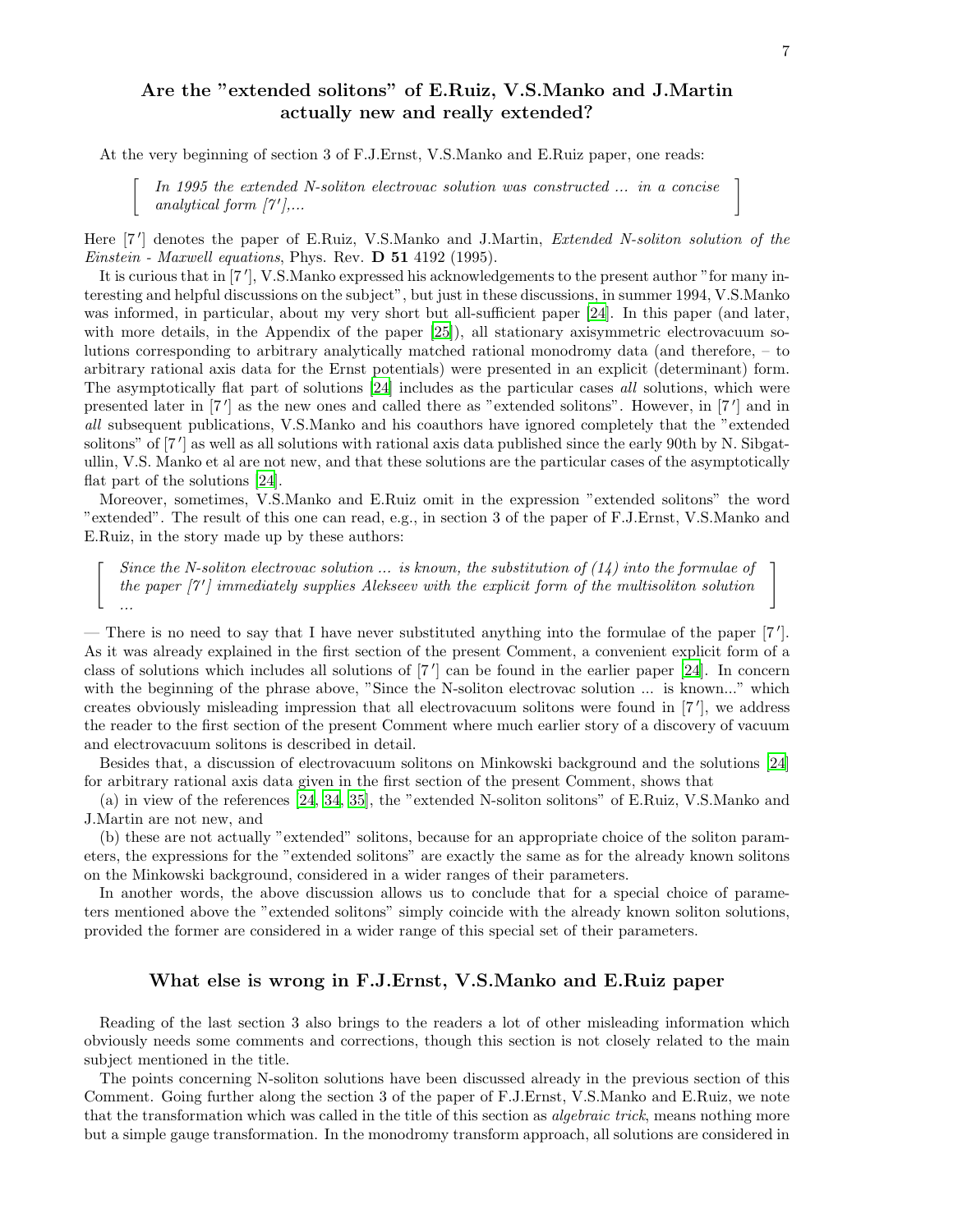a normalized form in which all metric coefficients, field variables and Ernst potentials take their standard (Minkowski-like) values at some finite "initial" or "reference" space-time point. (Any solution can be transformed to such normalized form at any chosen regular space-time point using an appropriate gauge transformation.) In this case, the Ernst potentials of some asymptotically flat solution normalized at some finite reference point by the conditions  $\mathcal{E} = 1$  and  $\Phi = 0$ , take at spatial infinity the values which do not coincide with the Minkowski values, and pure gauge transformation (12) just provide the transformed Ernst potentials to have at spatial infinity the values  $\mathcal{E} = 1$  and  $\Phi = 0$ , i.e. it transforms these potentials to their usual asymptotically flat form.

Many other points in the section 3 of the paper of F.J.Ernst, V.S.Manko and E.Ruiz concern our paper with V.Belinski [\[31\]](#page-10-0) which has the number  $[8^7]$  in the bibliography of F.J.Ernst, V.S.Manko and E.Ruiz paper (we use the prime to denote the numbers from the bibliography of this paper):

A careful analysis of the paper  $[8']$  reveals, however, that the solution generating procedure employed in  $[8']$  reduces exclusively to rewriting in different parameters the already known results using the following simple algebraic trick devised by Alekseev for avoiding the use of his problematic integral equations.

— "the already known results" were discussed in the previous section; for the explanation of the origin of mistakes which allowed F.J.Ernst, V.S.Manko and E.Ruiz to consider erroneously the monodromy transform equations as "problematic integral equations" we also address the readers to the previous sections of this Comment.

 $\emph{Alekseev starts with the unphysical, asymptotically non-flat axis data... }$ 

 $\lceil$  $\overline{\phantom{a}}$  $\overline{1}$ 

 $\lceil$ 

 $\sqrt{ }$  $\overline{1}$ 

 $\lceil$ 

— At first, we note that this concerns our paper with V.Belinski and therefore, it should be "Alekseev and Belinski start ...". Besides that, it is necessary to clarify that there is nothing "unphysical" in the axis data (11): these are the data for asymptotically flat solution and after a simple gauge transformation these data can be transformed to a standard asymptotically flat form.

Apparently, the algebraic trick described above, if not known, causes an illusion of a true usage of the integral equations in obtaining Alekseev's results and novelty of the latter.

— It is not clear, which results the authors meant here. The monodromy transform integral equations were really used for the construction, for example, of the class of solutions [\[24\]](#page-9-15) which includes, as it was mentioned above, all "extended solitons" published later by E.Ruiz, V.S.Manko and J.Martin in [7 ′ ] (for more details see the previous sections of this Comment). The novelty of results of the present author discussed in this Comment is confirmed by concrete references.

 $\lceil$ In section 2 of  $[8']$  the above formulae  $(14)$  and  $(15)$  are used for reproducing the results of In section 2 of [8'] the above formulae (14) and (15) are used for reproducing the results of the paper  $[9']$  ...

— In our paper with V.Belinski [8'], we had not used (14) and (15) and we had not reproduced anybody's results. In this paper, we presented the details and intermediate steps of calculations which allowed us to find all equilibrium configurations of two Reissner - Nordström sources which were presented for the first time in our earlier paper [\[30\]](#page-10-6).

The other points of the section 3 of the paper of F.J.Ernst, V.S.Manko and E.Ruiz which surely need the corrections, are related to some assertions and unreasonable priority claims of V.S.Manko (which are almost the same as in his paper [12 ′ ]) concerning the solution for the fields of two interacting Reissner - Nordström sources constructed in our paper with V.Belinski [\[29](#page-10-5)]–[\[31\]](#page-10-0):

Turning now to the two-pole electrostatic solution considered in section 3 of  $[8']$ , it should be first of all pointed out that the solution defined by formulae (34)-(38) of that paper, contrary to the authors' claim, does not correspond to the axis data (20), (21) of  $[8'$ .

— The expressions (20), (21) in our paper [8 ′ ] determine not the axis data, but the monodromy data for the constructed solution. May be, just this mistake of F.J.Ernst, V.S.Manko and E.Ruiz is the source for their erroneous conclusion that  $(20),(21)$  does not correspond to  $(34)-(38)$  in  $[8']$ .

The algebraic trick is used this time for rewriting the Breton et al double-Reissner-Nordstrom  $\bigcap$  solution [11']. solution  $\left[11'\right]$ .

1  $\overline{1}$  $\overline{1}$ 

> 1  $\overline{1}$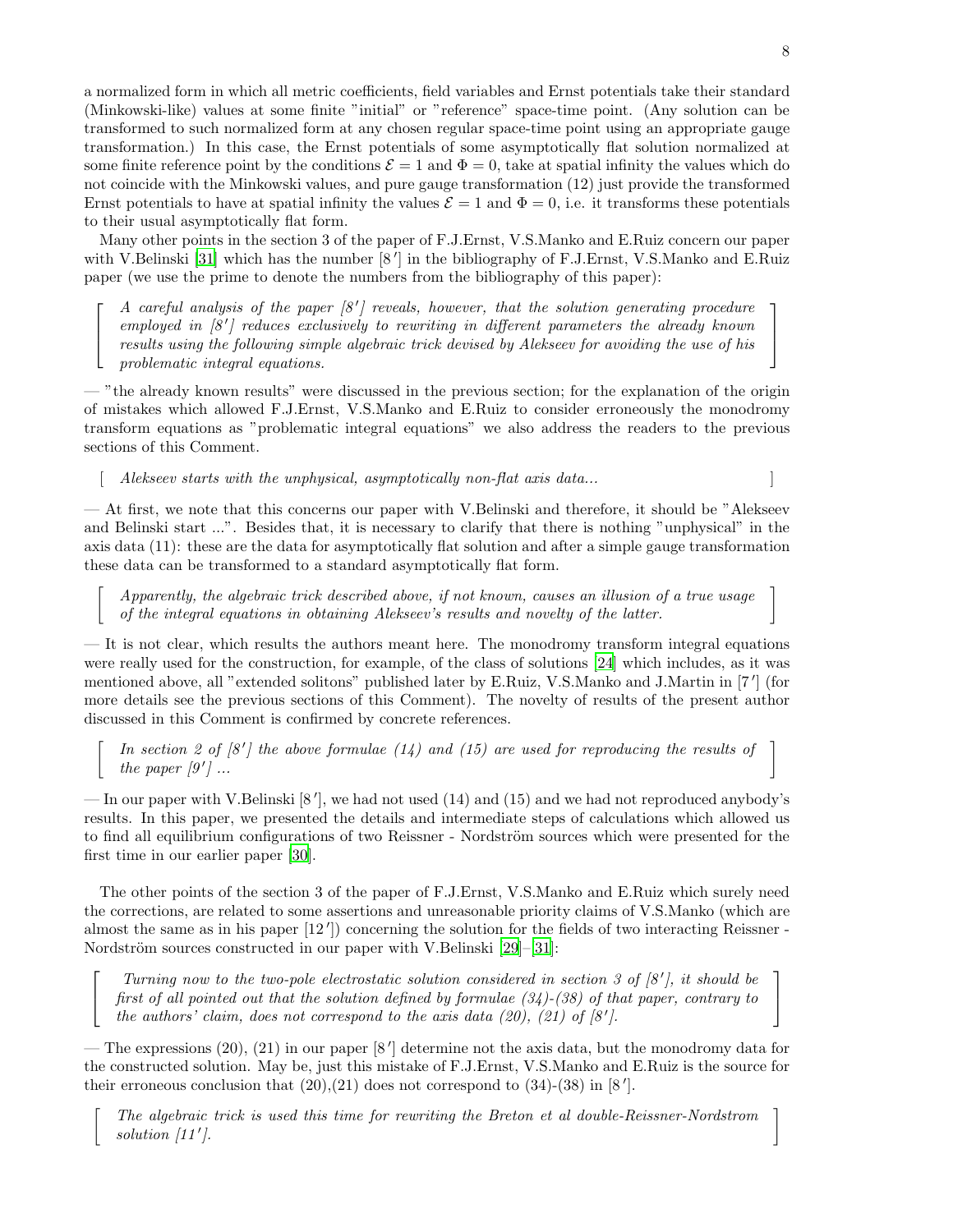— In our papers with V.Belinski, we have not rewrite anybody's solution. In these papers, we constructed for the first time the solution for superposition of fields of two Reissner - Nordström sources in such compact and really explicit form that we were able then to use it for further physical analysis (in an obvious contrast with previous not successful attempts of other authors to solve this problem - see our survey in [\[30\]](#page-10-6)).

We mention in conclusion that formulae  $(34)-(38)$  of  $[8']$  describe a 5-parameter representation of the BMA solution ...

 $\lceil$ 

 $\lceil$ 

— The 5-parametric solution for superposition of fields of two Reissner - Nordström sources, is called in the paper of F.J.Ernst, V.S.Manko and E.Ruiz and in V.S.Manko paper [12 ′ ] as "BMA solution" or, as in previously mentioned phrase from this paper, as "Breton et al double-Reissner-Nordström solution". However this solution constructed pure formally in the corresponding paper [11 ′ ] of N.Breton, V.S.Manko and J.A.Aguilar-Sanchez (1998) also was not a new one because it obviously is a particular case of the class of solutions already constructed explicitly many years before, in [\[24\]](#page-9-15). As it was mentioned in the previous sections, the paper [\[24](#page-9-15)] is curiously ignored by all these authors, what allowed them to use (instead of, e.g., the words "double Reissner - Nordström solution") various expressions like "extended solitons", "BMA", "Breton et al", etc.

We mention in conclusion that ... a 5-parameter ... solution in physical parameters first btained in  $[12']$  and then just rewritten in  $[8']$  in different coordinates. obtained in  $[12']$  and then just rewritten in  $[8']$ 

— This is an obvious attempt to attribute to the paper [12 ′ ] of the things which had not been originated there. This time, our paper with V.Belinski [\[30](#page-10-6)] was ignored. The paper of V.S.Manko [12 ′ ] was submitted several month after our paper [\[30](#page-10-6)] was published in the same PRD journal! However, just in the paper [\[30\]](#page-10-6), where we found all equilibrium configurations of two Reissner - Nordström sources, we made at first such useful observations (already discussed in the previous sections of this Comment) that the solutions for equilibrium configurations of two Reissner - Nordström sources simplify drastically, if we choose the physical parameters of the sources as the independent parameters of the solution. After that, it was a pure technical task to express in terms of these parameters a complete 5-parametric family of solutions for superposition of fields of two Reissner - Nordström sources, which we obviously had derived before this and then used it in [\[30](#page-10-6)] for our search of equilibrium configurations of these sources. This 5-parametric family of solutions was published (among other details of our calculations of equilibrium configurations) a bit later in our paper [\[31\]](#page-10-0). Therefore, the F.J.Ernst, V.S.Manko and E.Ruiz version of the story that "a 5-parameter ... solution in physical parameters first obtained in [12'] and then just rewritten in [8']..." is simply unfaithful.

### Conclusions

A comprehensive analysis of various approaches developed for solving vacuum Einstein equations and electrovacuum Einstein-Maxwell field equations, of interrelations between these approaches and their applications for construction of different classes of solutions represent, without any doubts, an interesting and useful issue.

Unfortunately, a very small number of existing surveys do not provide the reader with an objective and satisfactory picture of different mathematical aspects of construction of exact solutions – the origins and basic ideas of different approaches, interrelations between them, already known results, various directions of applications and perspectives.

In view of this, it would be very important to avoid a publication of various misleading "one-side" pure critical discussions, which does not make any constructive input into a given scientific context, but which can bring a lot of distorted information to the readers who would like to learn more about the story of the subject and about the present knowledge in this scientific area.

## Acknowledgements

This work is supported in parts by the Russian Foundation for Basic Research (grants 08-01-00501, 08-01-00618, 09-01-92433-CE) and the program "Mathematical Methods of Nonlinear Dynamics" of the Russian Academy of Sciences.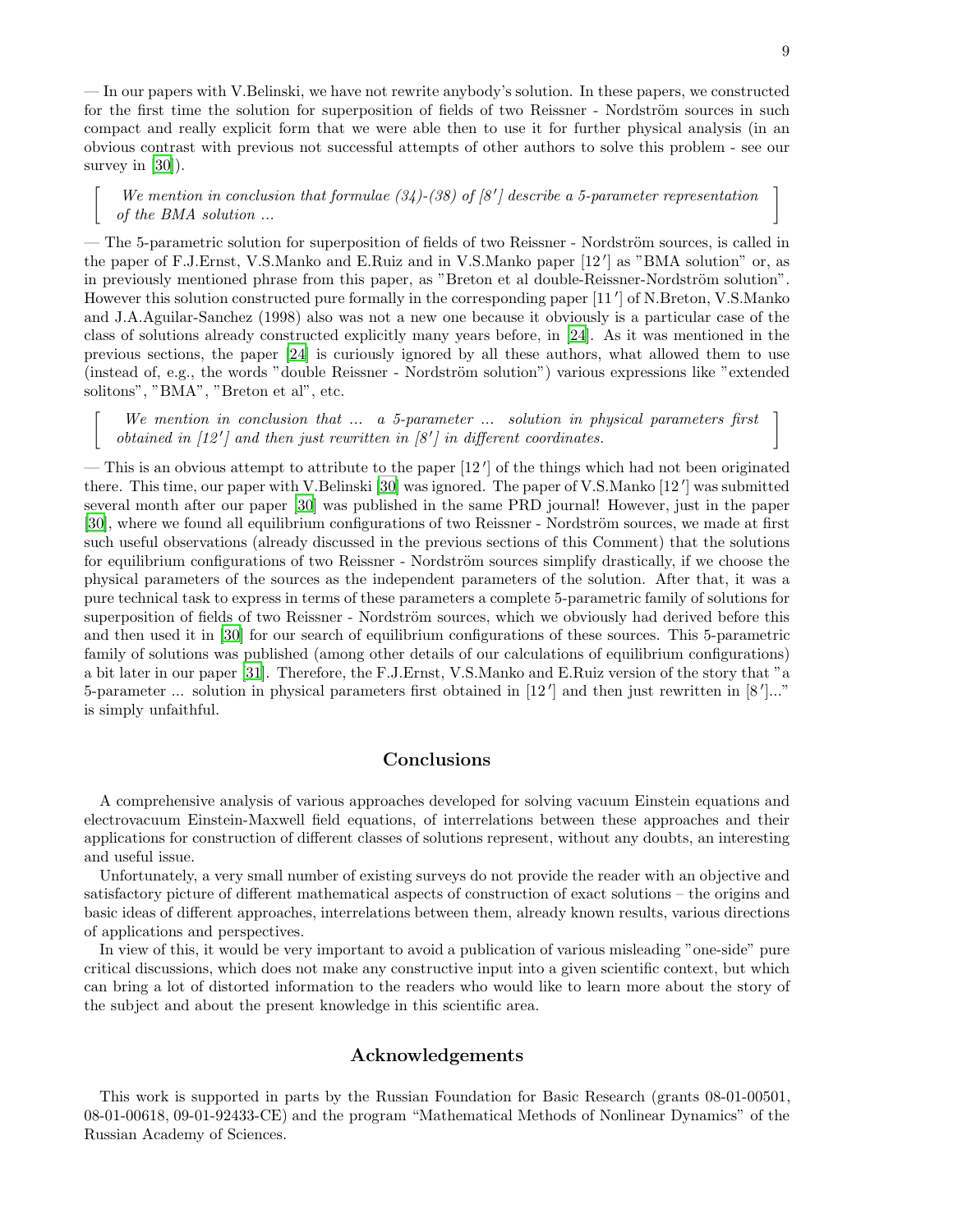<span id="page-9-0"></span><sup>∗</sup> Electronic address: [G.A.Alekseev@mi.ras.ru](mailto:G.A.Alekseev@mi.ras.ru)

- <span id="page-9-1"></span>[1] W. Kinnersley, Symmetries of the stationary Einstein-Maxwell field equations. I, J. Math. Phys. 18, 1529– 1537 (1977).
- [2] W. Kinnersley and D.M. Chitre, Symmetries of the stationary Einstein-Maxwell field equations. II, J. Math. Phys. 18, 1538–1542 (1977).
- [3] W. Kinnersley and D.M. Chitre, Symmetries of the stationary Einstein-Maxwell field equations. III, J. Math. Phys. 19, 1926–1931 (1978).
- <span id="page-9-2"></span>[4] W. Kinnersley and D.M. Chitre, Symmetries of the stationary Einstein-Maxwell field equations. IV Transformations which preserve asymptotic flatness, J. Math. Phys. 19, 2037–2042 (1978).
- <span id="page-9-3"></span>[5] I. Hauser and F.J. Ernst, Integral Equation Method for Effecting Kinnersley-Chitre Transformations, Phys. Rev. D20, 362–369 (1979).
- <span id="page-9-4"></span>[6] I. Hauser and F.J. Ernst, *Integral Equation Method for Effecting Kinnersley-Chitre Transformations. II*, Phys. Rev. D20, 1783–1790 (1979).
- <span id="page-9-5"></span>[7] I. Hauser and F.J. Ernst, A Homogeneous Hilbert Problem for the Kinnersley-Chitre Transformations, J. Math. Phys. 21(5), 1126–1140 (1980).
- [8] I. Hauser and F.J. Ernst, A homogeneous Hilbert problem for the Kinnersley-Chitre transformations of electrovac spacetimes, J. Math. Phys. 21 (6), 1418-1422 (1980).
- <span id="page-9-6"></span>[9] I. Hauser and F.J. Ernst, On the transformation of one electrovac spacetime into another, 9th International conference on General Relativity and gravitation, (Jena, 1980), Abstracts of Contr. Pap. v.1, pp. 84 – 85.
- <span id="page-9-7"></span>[10] V.A. Belinskii and V.E. Zakharov, Integration of the Einstein Equations by the Inverse Scattering Method and Calculation of Exact Soliton Solutions, Sov. Phys. JETP 48, 985 (1978).
- <span id="page-9-8"></span>[11] N. R. Sibgatullin, Construction of the general solution of the Einstein-Maxwell system of equations for the stationary axisymmetric case, Sov. Phys. Dokl. (USA) 29, 802 (1984).
- <span id="page-9-9"></span>[12] N. R. Sibgatullin, Oscillations and Waves in Strong Gravitational and Electromagnetic Fields (Nauka, Moscow) 1984; English translation: Springer-Verlag, 1991.
- <span id="page-9-10"></span>[13] G.A. Alekseev, The method of the inverse problem of scattering and the singular integral equations for interacting massless fields, Sov. Phys. Dokl. 30, 565–568 (1985).
- <span id="page-9-11"></span>[14] G.A. Alekseev, Isomonodromy deformation approach to the description of general solution of electrovac Einstein – Maxwell fields with isometries, 11th Intern.Conference on General Relativity and gravitation, Stockholm, Sweden, 1986, Abstracts of Contributed.Papers, 1, p. 226 (1986)
- <span id="page-9-17"></span>[15] G.A. Alekseev, *Exact solutions in General Relativity*, Proc. Steklov Inst. Maths. **3**, 215–262 (1988).
- [16] G.A. Alekseev, Isomonodromy deformations and integrability of electrovacuum Einstein Maxwell field equations with isometries, IV International Workshop "Solitons and Applications" (Dubna, 1989), Contributed Papers, World Scientific, Singapore (1989), p. 174 - 179
- [17] G.A. Alekseev, Integrability of the boundary value problems for the Ernst equations, Proceedings of the workshop "Nonlinear Evolution Equations and Dynamical Systems", (NEEDS-92, Dubna, (1992), Eds. V.Makhankov, I.Puzynin, O.Pashaev, World Scientific, Singapore (1993), p. 5 - 10
- [18] G.A. Alekseev, Monodromy transform approach to solution of the Ernst equations in General Relativity, Annalen der Physik (Leipzig), 9, Spec.Issue, p. SI-17 – SI-20 (2000); Preprint [gr-qc/9912109.](http://arxiv.org/abs/gr-qc/9912109)
- [19] G.A. Alekseev, Gravitational solitons and monodromy transform approach to solution of integrable reductions of Einstein equations, Physica D,  $152$ , p. 97–103 (2001); Preprint [gr-qc/0001012.](http://arxiv.org/abs/gr-qc/0001012)
- [20] G.A. Alekseev, New integral equation form of integrable reductions of Einstein equations, Theor. Math. Phys., 129, p. 1466-1483 (2001); Translated from Teor.Mat.Fiz., 129, p. 184-206 (2001); Preprint [gr-qc/0105111.](http://arxiv.org/abs/gr-qc/0105111)
- <span id="page-9-14"></span>[21] G.A. Alekseev, Monodromy data parametrization of the spaces of local solutions of integrable reductions of Einstein's field equations, Theor. Math. Phys., 143, p. 720–740 (2005); Translated from Teor.Mat.Fiz., 143, p. 278–304 (2005); Preprint [gr-qc/0503043.](http://arxiv.org/abs/gr-qc/0503043)
- <span id="page-9-12"></span>[22] G.A. Alekseev, Monodromy transform approach in the theory of integrable reductions of Einstein's field equations and some applications, in Proceedings of the 11th Marcel Grossmann Meeting on General Relativity, edited by H. Kleinert, R.T. Jantzen and R. Ruffini, World Scientific, Singapore (2007), Part C: Parallel Sessions, p. 2252-2255; Preprint gr-qc/0710.2512.
- <span id="page-9-13"></span>[23] G.A. Alekseev, Twelve - parametric electrovacuum two - soliton solution – the external field of two interacting Kerr - Newman sources, 11th Intern.Conference on General Relativity and gravitation, Stockholm, Sweden, 1986, Abstracts of Contributed.Papers, v. 1, p. 227 (1986)
- <span id="page-9-15"></span>[24] G.A.Alekseev, Explicit form of the extended family of electrovacuum solutions with arbitrary number of parameters, Abstracts of Contributed Papers, 13th International Conference on General Relativity and Gravitation (Cordoba, Argentina, 1992). Edited by Pedro W. Lamberty, Omar E.Ortiz (Huerta Grande, Cordoba, Argentina), p. 3–4 (1993)
- <span id="page-9-16"></span>[25] G.A.Alekseev, A.A.Garcia Schwarzschild black hole immersed in a homogeneous electromagnetic field, Phys.Rev.D53, issue 04, p. 1853-1867 (1996)
- [26] G.A.Alekseev, J.B.Griffiths, Infinite hierarchies of exact solutions of the Einstein and Einstein-Maxwell equations for interacting waves and inhomogeneous cosmologies, Phys.Rev.Lett. v.84, p. 5247-5250, (2000); Preprint [gr-qc/0004034](http://arxiv.org/abs/gr-qc/0004034)